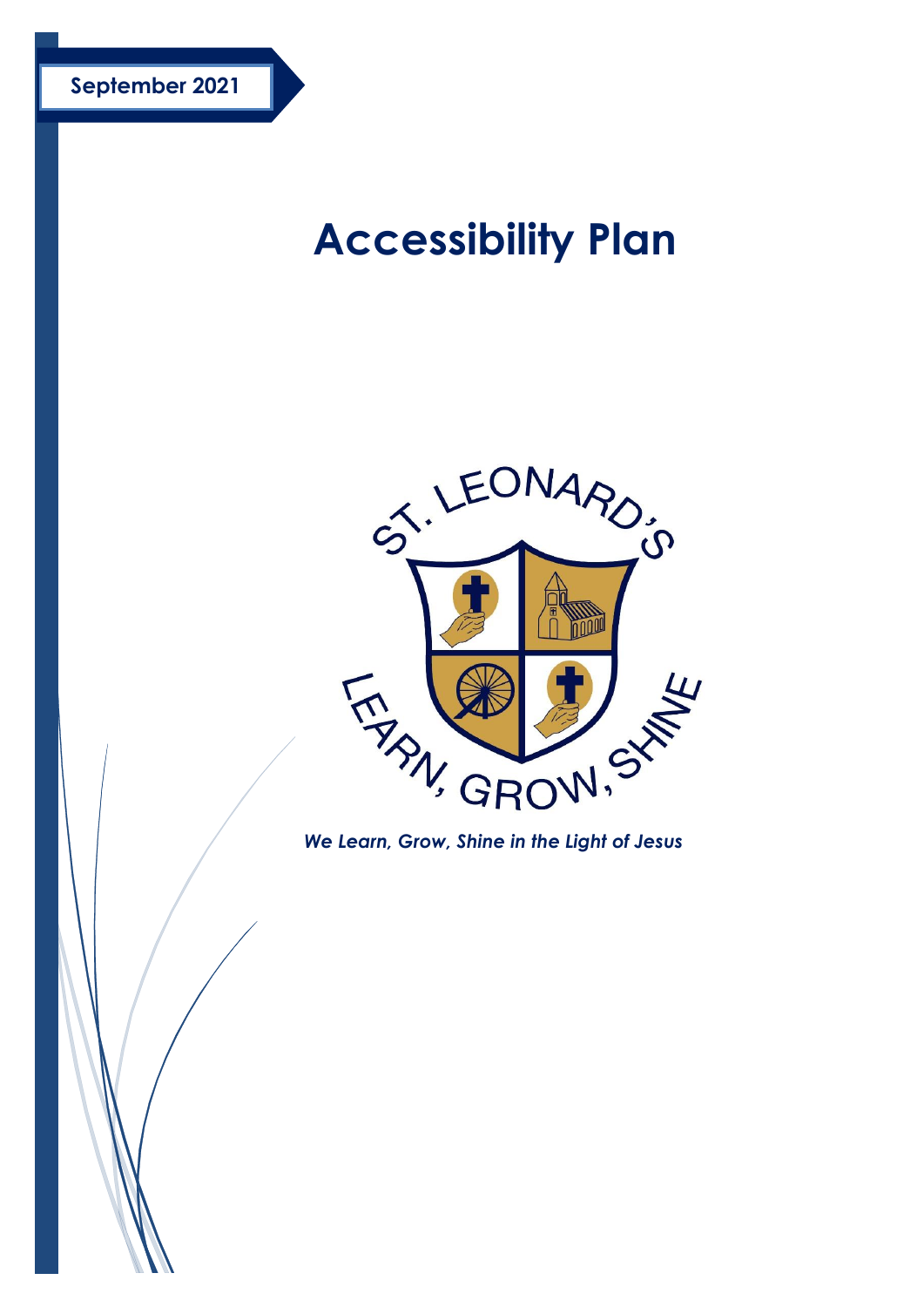# **Contents**

### **1. Aims**

Schools are required under the Equality Act 2010 to have an accessibility plan. The purpose of the plan is to:

- Increase the extent to which disabled pupils can participate in the curriculum
- Improve the physical environment of the school to enable disabled pupils to take better advantage of education, benefits, facilities and services provided
- Improve the availability of accessible information to disabled pupils

Our school aims to treat all its pupils fairly and with respect. This involves providing access and opportunities for all pupils without discrimination of any kind.

The plan will be made available online on the school website, and paper copies are available upon request.

Our school is also committed to ensuring staff are trained in equality issues with reference to the Equality Act 2010, including understanding disability issues.

The school supports any available partnerships to develop and implement the plan. Our school's complaints procedure covers the accessibility plan. If you have any concerns relating to accessibility in school, this procedure sets out the process for raising these concerns.

We have included a range of stakeholders in the development of this accessibility plan, including pupils, parents, staff and governors of the school.

#### **2. Legislation and guidance**

This document meets the requirements of [schedule 10 of the Equality Act 2010](https://www.legislation.gov.uk/ukpga/2010/15/schedule/10) and the Department for Education (DfE) guidance for schools on the [Equality Act 2010.](https://www.gov.uk/government/publications/equality-act-2010-advice-for-schools)

The Equality Act 2010 defines an individual as disabled if he or she has a physical or mental impairment that has a 'substantial' and 'long-term' adverse effect on his or her ability to undertake normal day to day activities.

Under the [Special Educational Needs and Disability \(SEND\) Code of Practice,](https://www.gov.uk/government/publications/send-code-of-practice-0-to-25) 'long-term' is defined as 'a year or more' and 'substantial' is defined as 'more than minor or trivial'. The definition includes sensory impairments such as those affecting sight or hearing, and long term health conditions such as asthma, diabetes, epilepsy and cancer.

Schools are required to make 'reasonable adjustments' for pupils with disabilities under the Equality Act 2010, to alleviate any substantial disadvantage that a disabled pupil faces in